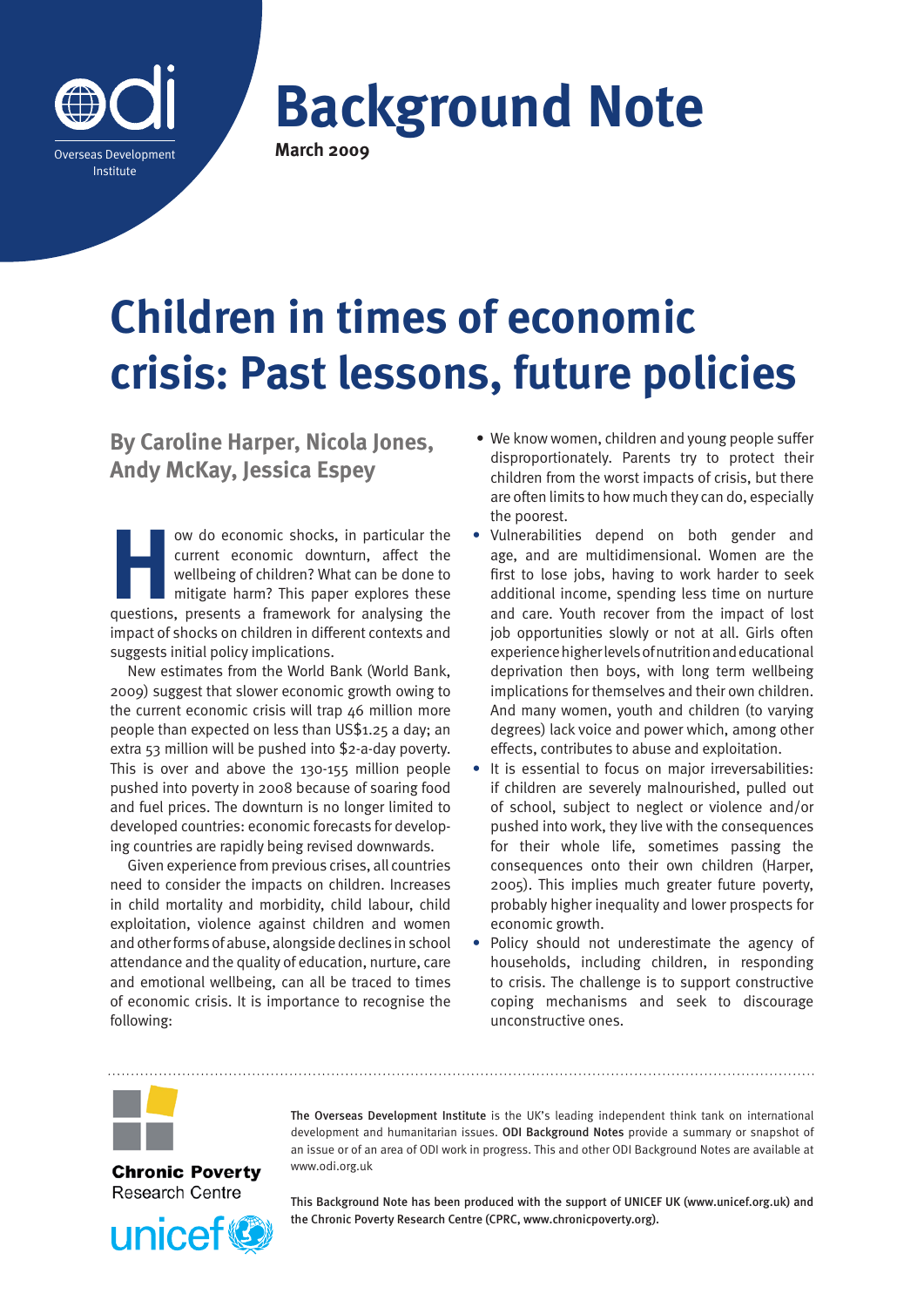

- **•** Food, health and education are very important in a focus on child poverty, but other issues require urgent attention, such as drinking water and protection of children against violence and neglect.
- **•** Broadly (and not exclusively), four main policy areas can have a positive impact on these vulnerabilities: fiscal stimulus, social protection and investment, labour and aid.

To develop effective and context-appropriate policy responses, we need to better understand the diverse transmission channels through which the shifting macroeconomic environment brings about micro-level impacts on child wellbeing and the way in which this feeds back into the economy and society as a whole. Figure 1 shows the macroeconomic environment dimensions pertinent to the current financial crisis, and the intermediate effects of these. Governmental policy responses shape the way in which these then affect household functioning, which translates into children's experiences of poverty through intrahousehold dynamics and household composition factors. Identifying the scale and duration of these potential effects at each level is clearly important.

## **What we know about impacts of economic shocks on children**

Despite steady reductions, 9.7 million children still die before their fifth birthday every year, most of them from preventable disease and undernutrition (UNICEF, 2007a). A 1% decrease in per capita gross domestic product (GDP) has been linked to an increase in infant mortality of between 17 and 44 per thousand children born (Baird et al., 2007). World Bank estimates suggest an increase of between 200,000 and 400,000 deaths annually, driven by increasing malnutrition, if the crisis continues unaddressed (and thus up to 2.8 million additional deaths by 2015) (IMF, 2009a). Illustrative of this point, in Peru deaths of children increased by about 17,000 as a result of the economic crisis of the late 1980s (Paxson and Schady, 2005).

Compounding some of the increases in child mortality and morbidity are public service cuts. During the East Asian crisis, in Thailand the 1998 public health and education budgets declined by 9% and 6% compared with the previous year (Knowles et al., 1999); and infant mortality increased in Indonesia (Paxson and Schady, 2005). Evidence from Central and Eastern Europe and the Commonwealth of Independent States (CEE/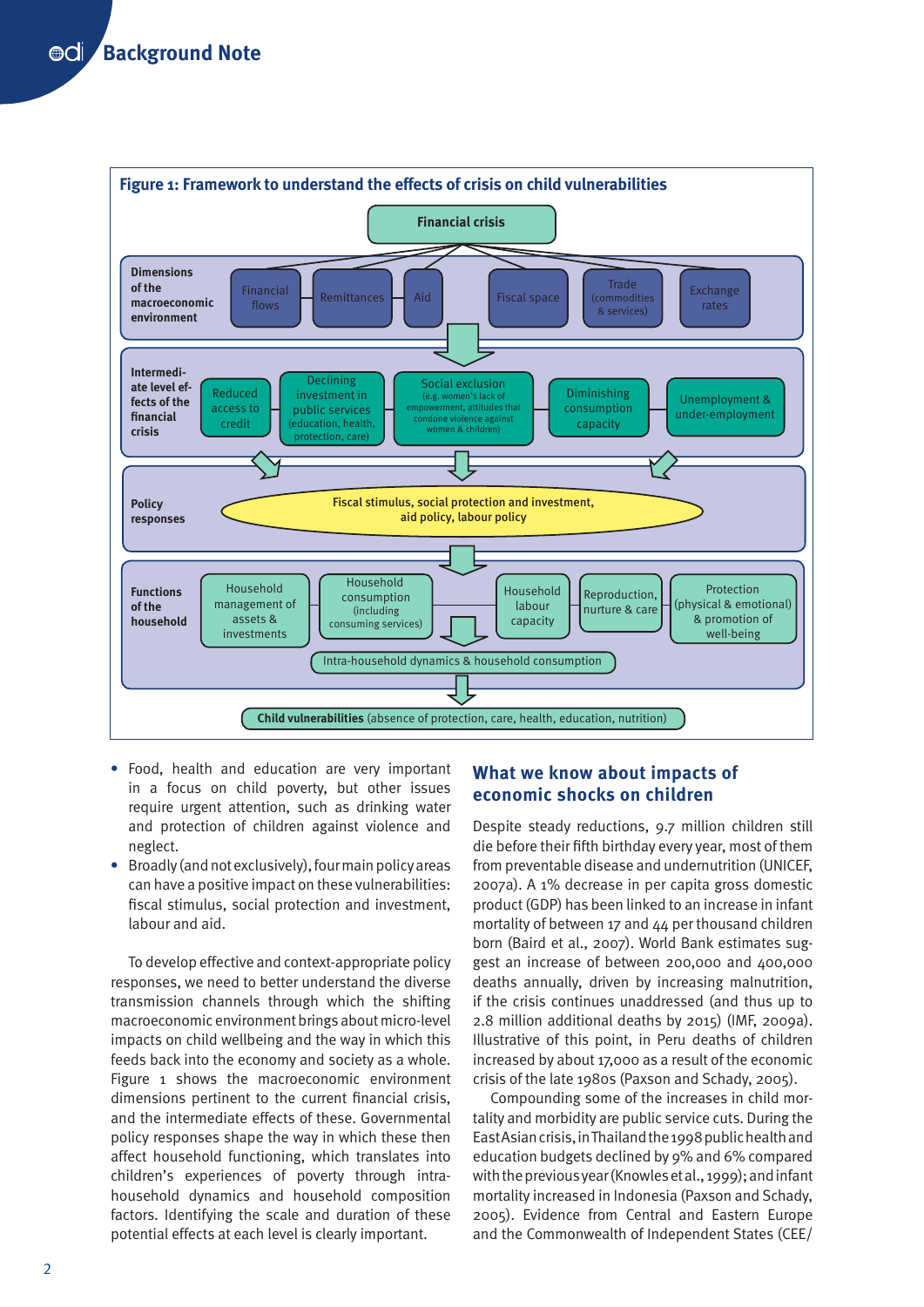CIS) shows economic transition led to reductions in education enrolment and increases in child abandonment (ibid). Educational attendance during times of crisis typically declines and some children may never return to school. In Indonesia, in 1998 alone, dropouts of boys increased by 5.7% and the proportion of 7-12 year olds not enrolled in schools doubled from 6-12% (Frankenburg et al., 1999).

Children and young people leaving education will frequently enter employment. Evidence from Brazil (Duryea et al., 2007) found increases of as much as 50% in the probability of entering employment for 16-year-old girls after the main household income earner became unemployed.

Some progress has been made in recent years in tackling child work (see Fyfe, 2007). However, economic shocks often propel children from school into the labour force (especially boys) or to shoulder more household tasks (especially girls) (e.g. Woldehanna et al., 2008a). Children in the lower income quintiles are subject to the added risk of being trafficked or compelled to engage in hazardous forms of work (e.g. Umana, 2003). Moreover, there is evidence from the Asian crisis of increases of 10-15% in numbers of street children in Thailand, and far greater in Jakarta (Knowles et al., 1999). Particularly abusive forms of work are notably hard to document, but in Laos, reports indicated increasing numbers of women and girls in commercial sex work to assist their parents and pay for their siblings' education after the Asian economic crisis (Knowles et al., 1999).

Violence against women and children, while difficult to measure, rises under conditions of economic stress. Underlying levels of implicitly sanctioned violence, such as physical punishment for children and wide-scale wife beating,<sup>1</sup> enable increases and even worse forms to go unrecognised. Children's emotional wellbeing and related long-term development are naturally affected by household depression and violence. Indeed, one of the prime deprivations identified by children in the global 2006 UN Study on Violence was the absence of protection from violence. An increasingly fraught social situation, high levels of crime, violence and protest society wide, and high and increasing incidence of pessimism among respondents, were identified during the Argentine crisis of 2000 (Fiszbei et al., 2003). In the same vein, according to Benson and Fox (2004), women whose male partners experienced two or more periods of unemployment over the five-year course of their study were three times more likely to be abused (Weinstein, 2008). Also related to family stress is the increase in child and teenage suicides in Central Asia following the collapse of the Soviet Union (Bauer et al., 1998; Falkingham, 2000) and the spate of suicides in South

Korea in the immediate wake of the 1997 crisis  $-$  an increase of 68% for males, and 34% for females (Khang and Lynch, 2005).

Emotional, physical and developmental wellbeing is highly dependent on parental nurture and care. Research from around the globe suggests that already existing pressures on the time and care of parents are likely to be exacerbated in times of crisis. In Botswana, Mexico and Vietnam, parental unavailability and poor working conditions, limited support networks and inability to afford childcare result in staggering numbers of young children left alone for long hours. In a representative sample of working families, half of families in Botswana, over one-third in Mexico and one-fifth in Vietnam left children at home alone regularly or occasionally. Moreover, 52% of families leaving children home alone relied on other children to help with childcare (Ruiz Casares and Heymann, 2009). In times of crisis, parental time may become scarcer, as parents work longer hours in lower paid work. This is not a simple story of parental neglect but reflects a broader societal failure to respond to changing labour and family support patterns.

There is a significant danger that hidden impacts – hazardous work, increases in violence and decreases in nurture, care and emotional wellbeing – may not be addressed, owing to their invisibility, a failure to plan for the social impacts of economic shocks and varying attitudes to and acceptance of violent behaviour.

## **Are the impacts lasting and do people recover?**

All the above not only affects the individual and household, but also feeds back into the economy and society as a whole, especially when individuals cannot recover – and there is evidence that frequently they cannot (Harper et al., 2003) The benefits of higher levels of education on labour market outcomes, fertility, participation in society and women's empowerment, among others, are proven. For children whose education is cut short, these benefits in adult life are likely to be diminished. Child stunting owing to malnutrition is often irreversible, and there is well-established evidence that workers of shorter stature in adulthood get less access to better jobs and are paid less (Grantham-McGregor et al., 2007). Protecting children and young people from the adverse impacts of crisis addresses child suffering, but also benefits future economic growth in multiple ways.

Even if some countries did recover economic growth a few years after structural adjustment, there is still evidence that even these countries incurred significant costs in this period (reduced nutrition, withdrawal from school, etc.) (Cornia et al., 1987).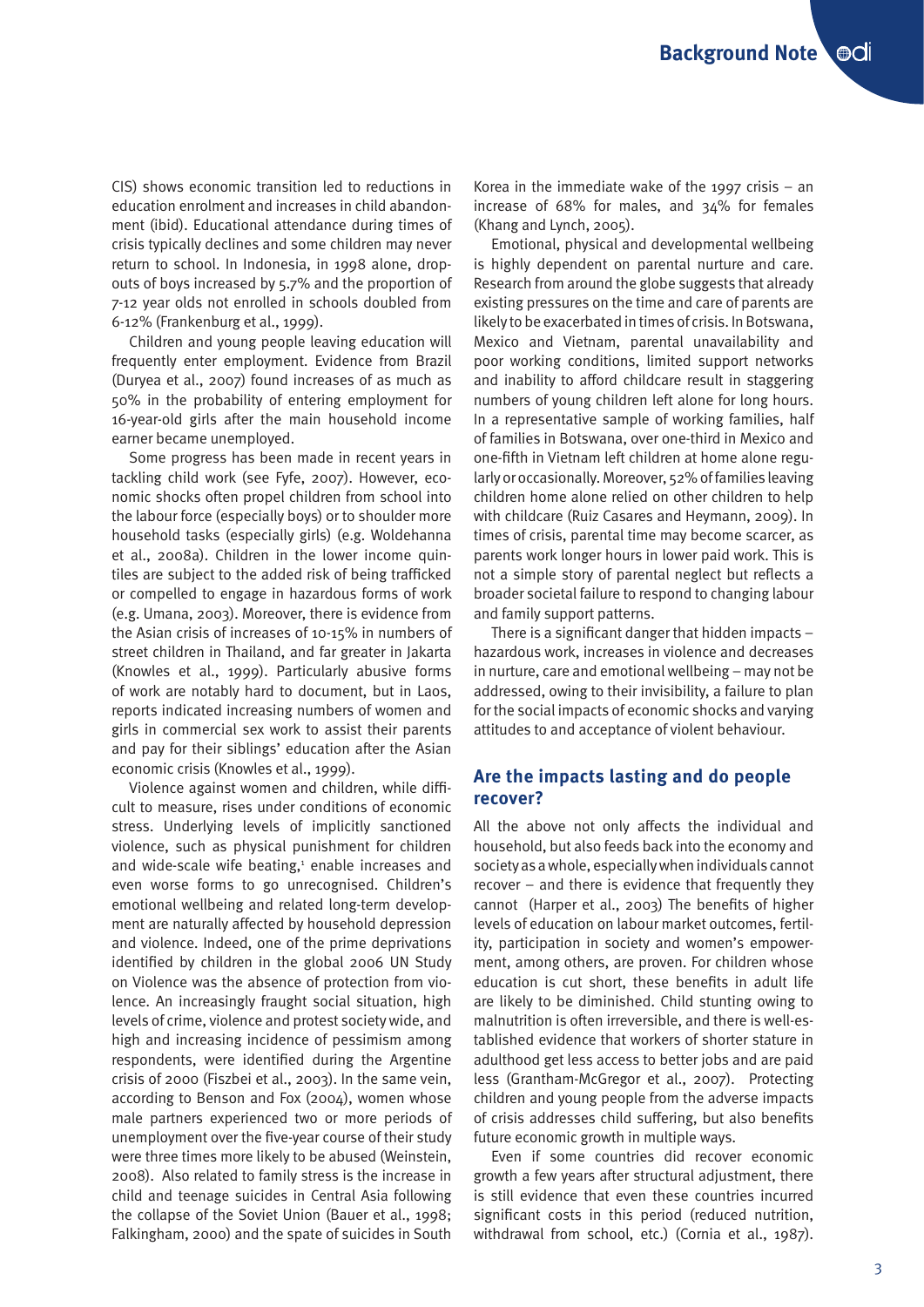These are likely to have had irreversible and costly effects for some populations, especially children, with potentially long term consequences. Policy is critical to recovery: in part because of the policy choices adopted, South Korea and Indonesia (Frankenburg et al.,1999) both recovered quickly from the Asian crisis. Substantial national social protection systems were put in place to cushion populations from future economic shocks. These responses, plus a range of economic and social policy interventions (even if not that well targeted), helped protect many households from the worst impacts of the crisis, although coping was often hardest for poorer groups.

## **Priorities North and South**

Child vulnerabilities will vary according to national contexts. Tackling malnutrition, for instance, is likely to be a pressing priority in low-income countries; risks to emotional wellbeing may be of greater concern in high-income countries (without denying the relevance of both issues in all countries). Many countries have policies and mechanisms that attempt to cope with the underlying causes of diverse child vulnerabilities. In such cases, the question is whether interventions can be boosted and reinforced to cope with the effects of recession. In many low-income countries, including those with significant governance deficits, the ability to address child vulnerability is low. The question here is not only how to introduce and strengthen systems, but also how best to do so in varying contexts and with scarce resources.

In all contexts, a broader challenge lies in ensuring that children's vulnerabilities are visible on policy agendas. Although the Millennium Development Goals (MDGs) already identify these as among the most pressing priorities, and there is almost universal buy-in to the UN Convention on the Rights of the Child (UNCRC), progress on tackling child suffering was slow even before the crisis, with most developing countries falling short on most child-related MDGs (World Bank, 2008a), and particularly on MDG $5 -$  halving the maternal mortality rate – which has a direct and powerful impact on children. With potentially less tax revenue and aid, progress towards the fulfilment of children's rights to survival, development, protection and participation may stall, and hard-won gains may be reversed.

## **Macro–micro linkages in the current financial crisis**

The current financial crisis, which began in richer countries, has had a major adverse impact on economic performance in Europe and North America in particular, causing many countries to enter into recession. The downturn is likely to deepen and to last some time. Besides substantially falling asset prices, there have been substantial increases in unemployment, and significant reductions in tax revenues and volumes of trade (IMF, 2009b).

Some developed countries have responded with expansionary fiscal and monetary policy, with the US and UK in particular implementing major initiatives

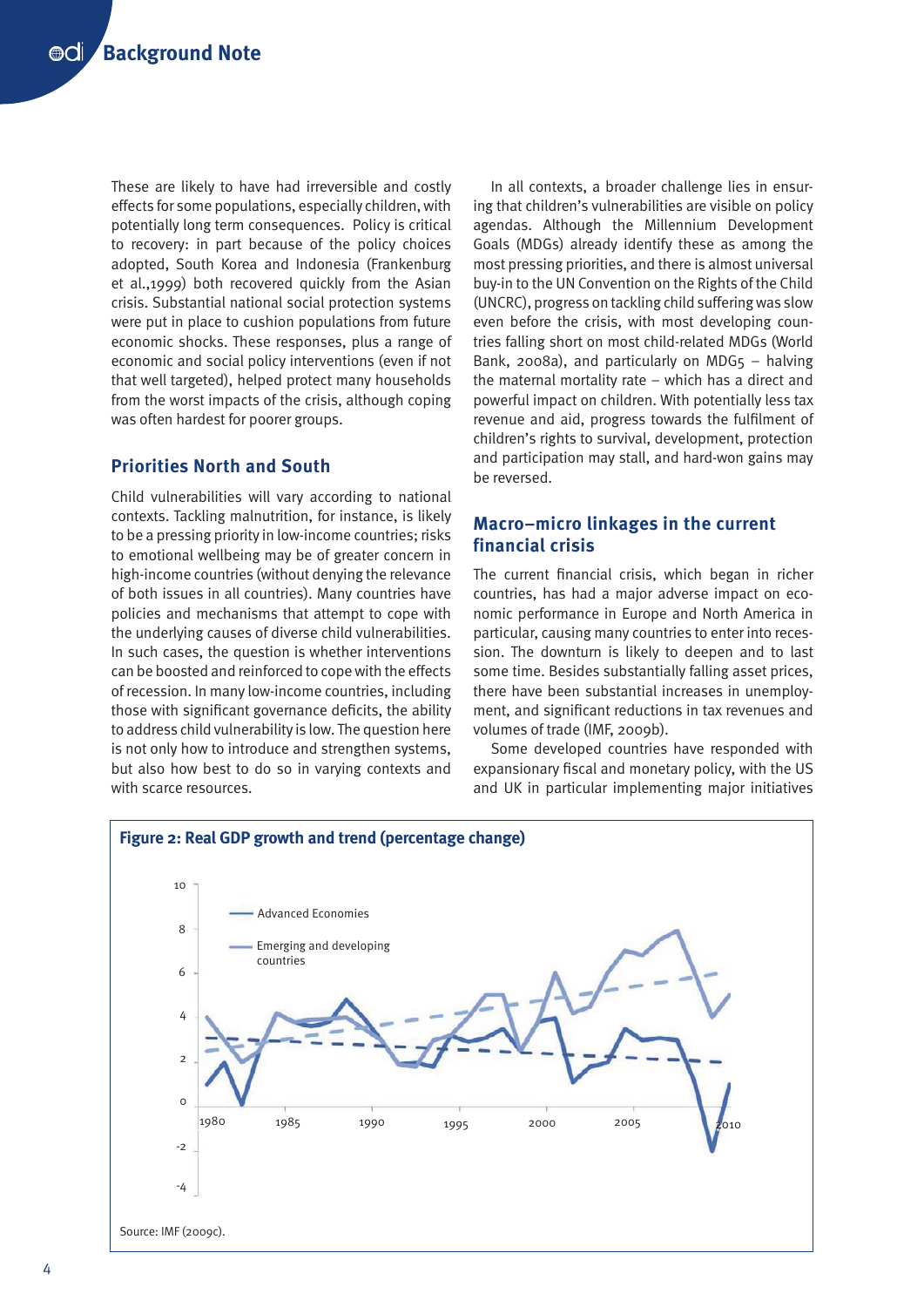financed by borrowing and some monetary expansion. The crisis has generated increased pressure for protectionist policies in most rich countries, although this pressure has not yet translated into action.

The financial crisis follows on the back of a period of large increases in food and fuel prices (Mitchell, 2008), which have since abated, although domestic prices have often not fallen in line, such that consumers or producers still face higher prices. The temporary price increase was beneficial for net exporters of food or fuel, such as Brazil and Russia. Countries that saved these windfall gains are better placed to respond to the financial crisis, although these are relatively few. Net importers of both food and fuel – including several of the poorest countries in the world – saw their foreign currency reserves depleted, and are now being hit again by the financial crisis.

## **Impact of the crisis on overall economies**

The financial crisis has had a substantial impact on financial flows within and between countries. Net financial flows to developing countries may fall by as much as \$300 billion in two years, equivalent to a 25% drop (te Velde, 2008a). Although not yet entering into recession, many emerging and developing economies' growth rates have fallen substantially, and it is suggested the 390 million poorest Africans will see their income drop by around 20% – far more than in the developed world (Watkins and Montjourides, 2009).

The recession in the North has had a major adverse impact on world production levels, and in particular on trade volumes, with world exports falling precipitously this year. Export growth rates in the developing world, especially Asia, have fallen substantially. The worst-affected sectors are often the more dynamic ones, with better-paying jobs. Imports of computers and computing equipment, for example, are declining in all major industrialised country markets, and clothing and footwear import growth is contracting sharply (IMF, 2009c/ADB 2008).

Reduced employment opportunities in Europe and North America have in turn reduced the work opportunities available to migrants. Existing evidence suggests that remittances sent by migrants are continuing to grow, but the very rapid rate of increase in recent years has declined, with the most recent forecasts predicting that they will contract over the course of 2009 (World Bank, 2008b).

The outlook for aid volumes received by low-income countries is also bleak. This is largely the result of recent currency devaluations, which may affect the value of aid, with the potential for substantial declines in the value of commitments. The value of European Union (EU) aid in particular is likely to be affected by the devaluation of the pound and the Euro against the dollar.





Source: ADB (2008) for EU, US and Japan.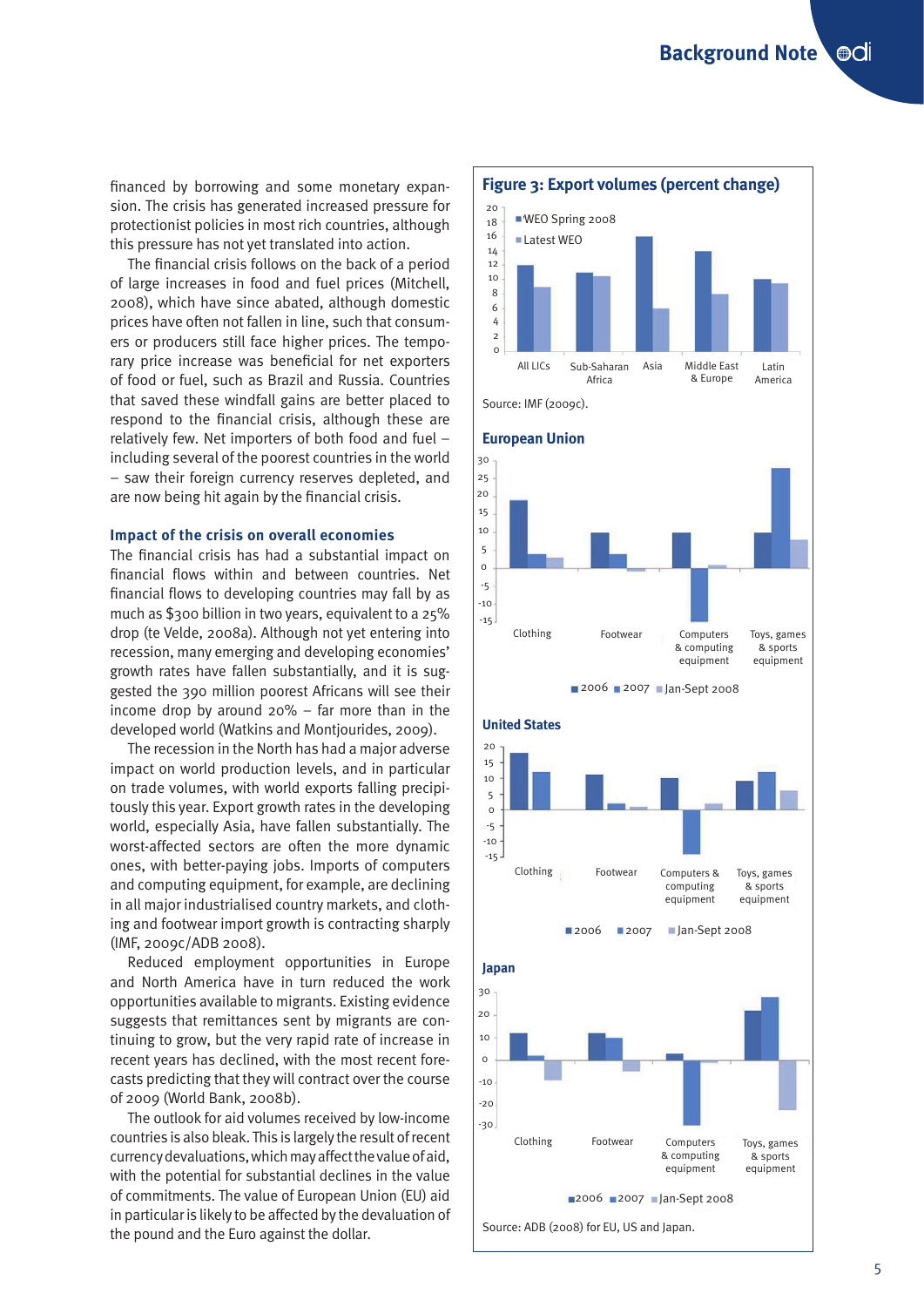

#### **Effects within economies**

The economy-wide effects lead to subsequent impacts, from declining investment in public services to diminishing access to credit, and from growing unemployment and diminished consumption capacities to potentially heightened social exclusion (Figure 1).

More specifically, reduction in the fiscal resources available to governments often affects service delivery, not just in education, health, sanitation and water, but also in areas such as child protection, childcare and social protection. This is likely to be compounded by an expected reduction in aid receipts, often a critical source for social policy expenditures. Employment is falling and expected to fall further; the expansion in access to credit is already slowing, which may erode the already limited opportunities that women in particular face in accessing microfinance. Combined, this may result in a retreat into more subsistence modes of production, with negative implications for growth and probably levels of inequality. All of these intermediatelevel effects are likely to be exacerbated for socially excluded groups, especially women, children, youth and minorities. Of course, effects are distributed unevenly across an economy, so some of the poor may be buffered from events in distant economies, whereas others will feel the full effects, such as job losses affecting poor people in Dhaka textile mills.

## **Effects on household functions**

These effects have an important impact on household functions. Reducing consumption – quantity and quality of food, expenditure on healthcare, investment in children's education, etc. – and/or drawing on household savings and selling assets, such as livestock, are common responses to economic shocks (Skoufias, 2003).

In terms of household labour supply, past crises have often had a disproportionately negative effect on women's employment, frequently leading to greater working hours and a move into riskier and lower status forms of employment, including commercial sex work. There is ample evidence of this from the crises in Thailand and South Korea in the late 1990s (Shin, 1999, quoted in Kim and Voos, 2007; United Nations 2003). Declining household employment options also frequently result in increased child labour, either waged (especially boys) or unpaid domestic work (especially girls) (Woldehanna et al., 2008b).

Increased pressures on parents' working time reduce the time available for nurture and care of children, and can be expected to reduce the level and/or quality of education participation. In more severe cases, emotional wellbeing can be seriously undermined. Household economic shocks escalate domestic violence (Hutson, 2003), cutting across social classes. South African research found significant association between economic shocks and risky behaviours (such as risky sex and substance abuse) (Lee-Rife, 2007).

#### **Intra-household dynamics**

Household functions and their effects on child vulnerability are profoundly influenced by intra-household dynamics, in particular the balance of power between men and women, young and old, in relation to decision making, control over resources and time use. Changes in income and household consumption are likely to affect the quantity and quality of children's food and their access to medicine, health and education. These and other basic needs may be affected in the long term, even if parents, especially mothers, seek to minimise the impacts of shocks by taking on additional income-generating activities and altering their own food consumption. Choices about how or whether allocations of household resources to child wellbeing – in particular, specific resources to girls or boys, to older or younger siblings – are changed or reduced will depend on a number of factors: level of education of family decision makers and locus of power (of women in particular, with child wellbeing correlated with women's bargaining power); household wealth and asset base; household composition; and family eligibility for governmental or non-governmental social protection (Pereznieto and Jones, 2005). In some societies, resources to girls may be the first to be taken away. For instance, unemployment and poverty in the East Asian crisis led to rising nutritional and educational deprivations, especially among girls, and deteriorating physical security and exploitation of children in Indonesia and Thailand (Waddington, 2005).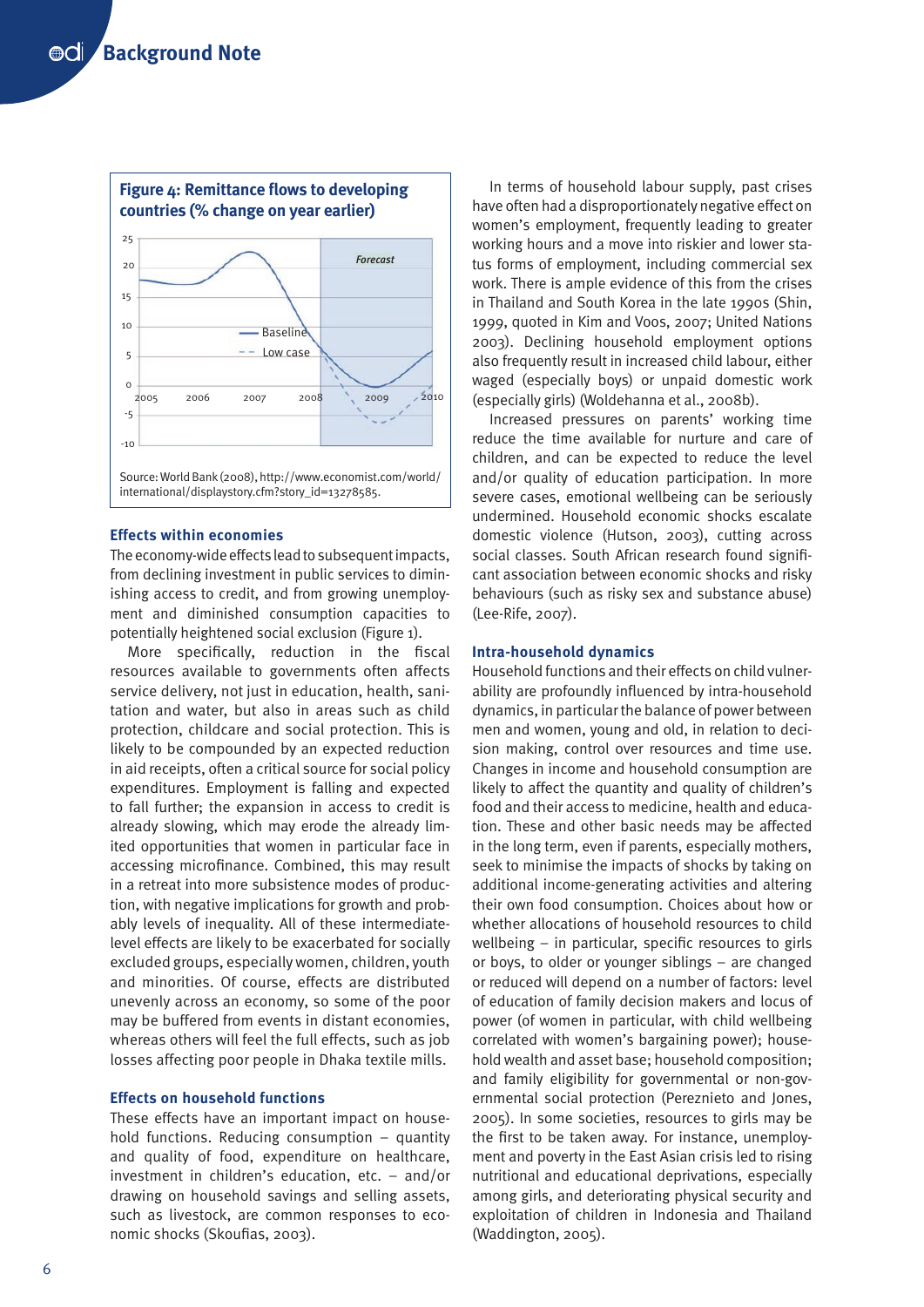

In sum, the potential extent of child vulnerabilities in a crisis context are mediated by the interaction between macroeconomic environment changes, their intermediate and household-level effects and preexisting intra-household dynamics. Choice of policy responses can play a major role in mitigating the most negative impacts on children and protecting their key social and economic rights.

## **Policy responses**

The changing macroeconomic environment affects the scope and scale of the policy response that governments can put in place. Coping strategies are also shaped by a country's history of economic and social policy choices.

National governments broadly speaking have four clusters of policy choices available to them through which to tackle rising levels of poverty and vulnerability: fiscal stimulus, social protection and investment, labour and aid policies. In order to address the specific nature of child vulnerabilities, it is critical that the various policy instruments that governments and donors select from among these broad categories are approached through a gender- and child-sensitive lens.

## **Fiscal stimulus packages**

A more expansionary fiscal policy, which typically includes investment in employment generation, basic services and incentives to increase consumption (whether in housing or in goods and services), has important beneficial impacts for growth. A number of the countries hit most strongly by the current crisis have responded with both fiscal and monetary policy stimuli aimed at protecting employment and economic activity. These packages have been substantially financed by borrowing, with some money creation.

Although the crisis has affected most low- and middle-income countries more slowly, growth rates have already fallen and impacts are likely to be much greater in future years. Moreover, recent forecasts have been repeatedly revised downwards, as highlighted by recent International Monetary Fund (IMF) forecasts for sub-Saharan Africa, which have been downgraded from 6.7% to 3.3% (IMF, 2009c). With declining commodity prices eroding healthy surpluses from 2007, many developing countries, especially low-income countries, are severely constrained in terms of available fiscal space. The painful experience of structural adjustment and the IMF-supported policy responses to the Asian crisis highlight the importance of fiscal stimulus to the extent possible, but the scope to learn from and act on these historical lessons is now looking increasingly narrow. According to a recent UNESCO (2009) report, an estimated 43 of 48 low-income countries are incapable of providing a pro-poor government stimulus. Nevertheless, in South Asia, a number of countries have recently implemented a fiscal stimulus policy, as evidenced by those recently implemented by India (\$4 billion) and Sri Lanka (\$141 million) (Kohler, 2009). In addition, to help increase fiscal space, there is scope for new forms of revenue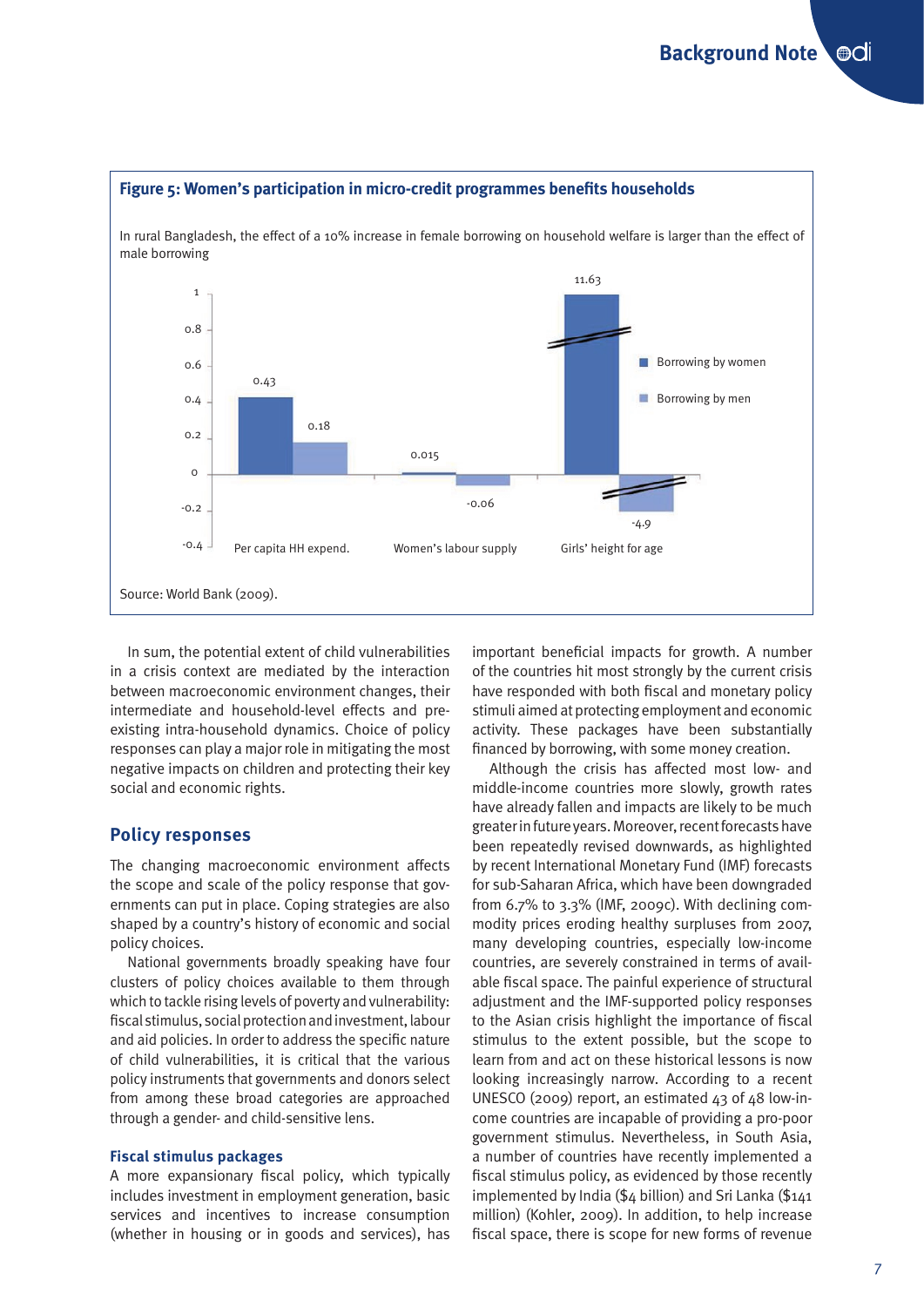raising, such as innovative taxes, including cell phone taxes and 'sin' taxes, and the effective use of tax credit systems.

The following , beyond the essential maintenance of health and education budgets, are vital areas for public spending, in particular social expenditures, even more so in a constrained fiscal environment.

## **Social protection and investment**

Social protection is a policy response aimed at tackling vulnerability, but the rationale according to which particular societies endorse packages of support for specific vulnerabilities – including those experienced during childhood – differs markedly. In some societies, social protection is seen as an entitlement based on citizenship rights; in others, it is a response to the needs of the 'deserving' poor. Accordingly, different mechanisms tend to attract different levels of buy-in in different contexts. Debates continue on the extent to which social protection measures can themselves stimulate growth by injecting resources, and therefore purchasing and production power, into the hands of the poor, also reducing their insecurity.

Owing in part to robust impact evaluation evidence on Mexico's conditional cash transfer programme, social transfers are now widely accepted as an effective measure for addressing household poverty and vulnerability. They can empower families to make choices to improve their livelihoods, including investing in the human capital development of their offspring, and help families weather crises such as trade shocks. This is especially the case when transfers are paid to women, who have been shown to invest a disproportionate percentage of increased income in children when compared with men (Kabeer, 2003). Examples of cash transfers implemented to cushion the effects of crises include the introduction of Mexico's Progresa to protect the poorest and most vulnerable in the wake of economic adjustments in the mid-1990s, and the scaling-up of Peru's Juntos programme to areas most likely to be losers in the context of the signing of the Peru-US Free Trade Agreement in 2007.

Although cash transfers have been shown to have an important effect on children's access to nutrition, health and education services, especially girls (Grooten, 2006), for many low-income countries, scaling up such programmes to reach substantial swathes of the poor is very challenging. Low-income countries are not only constrained in terms of fiscal space and high poverty rates, but also typically characterised by government deficits, which impede effective targeting and implementation of such programmes.

Cash transfers can assist poor households in overcoming the direct and indirect costs of basic social serv-



ices, such as transport, school materials and uniforms, medicines and treatment, as well as opportunity costs (labour time foregone by attending school or going to health facilities) (Holmes and Barrientos, 2009). However, if transfers are to effectively increase the use of services, there must be an adequate supply of quality services. In many low-income countries, this access is highly inadequate. Greater than usual fiscal constraints in the context of the crisis will make substantial investment in the social sector even more challenging.

A less discussed but potentially important social protection instrument is social health insurance for children who face significant health and nutrition vulnerabilities. Scaling up social health insurance in a relatively short timeframe to cover very substantial population cohorts is relatively less costly and administratively challenging then cash transfer schemes, as the example of Ghana shows (Walsh, 2009). Given that cost barriers have been identified as the single greatest challenge to healthcare access, alternative health financing mechanisms, such as social health insurance, from regressive user fee systems, is of critical importance.

As we have seen, children emphasise violence and neglect as among their greatest concerns (UN, 2006). Accordingly, integrating child protection mechanisms into social protection packages may be a key childsensitive social protection instrument. Possible synergies include: i) integrating child protection issues (e.g. no tolerance of child labour) into cash transfer conditionalities; ii) using interactions with programme beneficiaries to raise awareness about child protection vulnerabilities; iii) supporting the development of a single registry system so that the wellbeing outcomes of children receiving transfers can be better monitored and supported by cross-agency services; and iv) linking child abuse referral systems to the implementing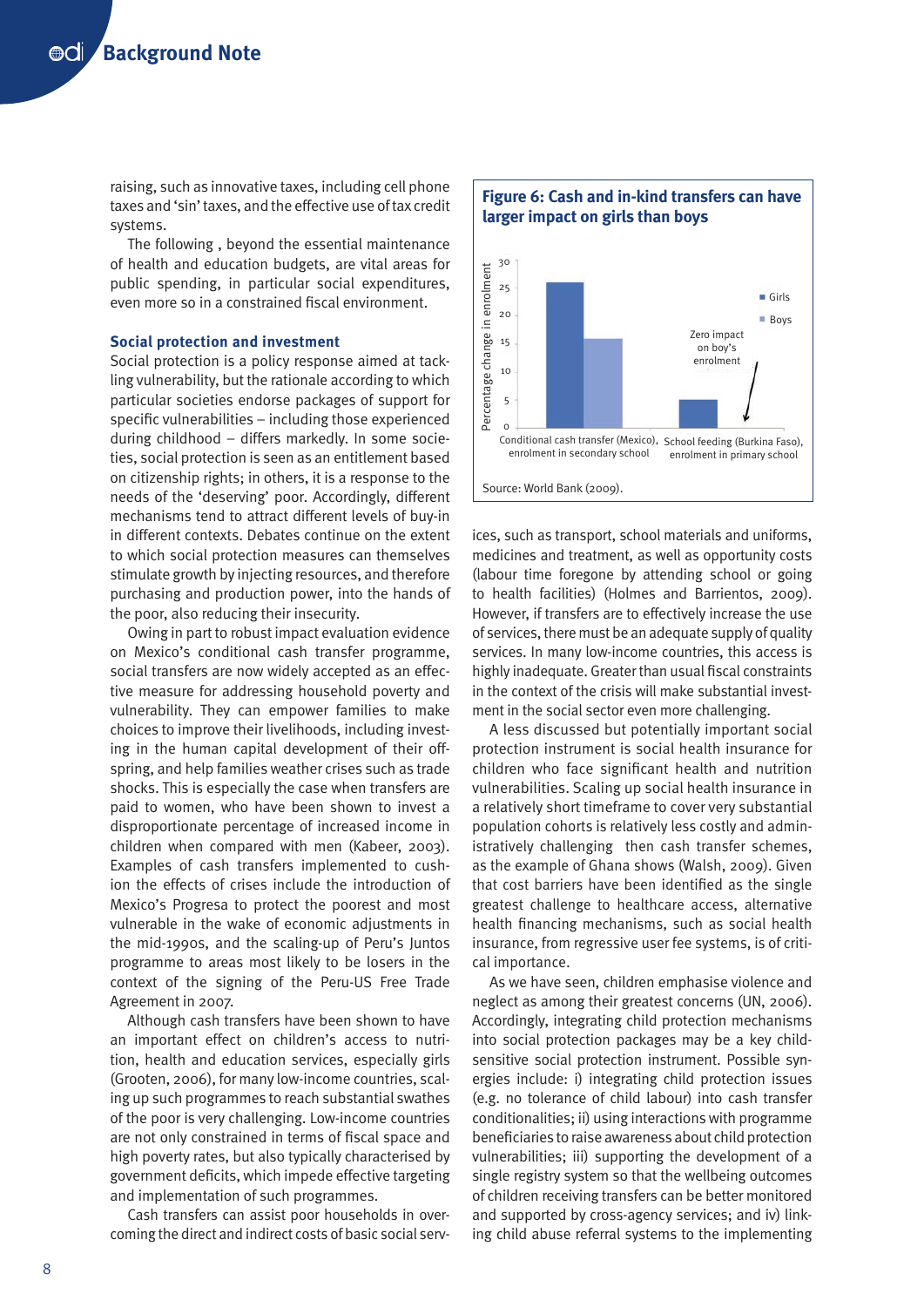office of cash transfers or social health insurance programmes, etc. Although the idea of integrating social protection and child protection systems is still very new, there are already some examples of good practice, such as Ghana's Livelihood Empowerment Against Poverty (LEAP) programme, which makes programme participation conditional on families' refraining from using child labour or engaging in trafficking (Jones et al., 2009). The single registry system to promote interagency coordination for children has also been piloted in several countries in Latin America, although impact evaluations of its efficacy in tackling children's protection-related vulnerabilities remain scarce.

Promoting food security is another critical element of social protection and investment. It involves two main concerns: assuring adequate nutrition, especially of infants and young mothers; and making sure that (staple) food is available at an affordable price. Food production and trade can usually make food available at modest prices, but as the recent spike in food prices on world markets showed, this cannot be taken for granted. Ensuring that people have jobs and incomes, if they can work, or some transfer if they cannot, is central. When transfers are justified, cash is preferred to food: it allows people to make their own choices and is often easier and less costly to distribute. But when markets fail to prevent food prices rising, transfers in kind – food aid or food for work – may be necessary. Moreover, during economic crises, it is especially important to monitor the nutrition of vulnerable infants and mothers, and provide supplementary feeding for those at risk. Investing in agricultural research for increased production and managing food stocks more effectively are important measures to prevent such spikes occurring.

## **Labour policies**

A dominant effect of the current economic crisis, already felt in rich as well as poorer countries, is a sharp rise in unemployment and underemployment. In India, in the last quarter of 2008, 500,000 export jobs alone were lost (The Economist, 2009). There are increased pressures on profits and incentives to lay off workers, with implications for not only household income but also quantity and quality of childcare. Labour policies are critical to support those without work in the short term. Policy instruments might include unemployment insurance; retraining programmes to enable workers to readjust to the new labour market and preserve the skills of workers; reducing working hours in response to falling profits; and make-work schemes. In Indonesia, a diverse set of work creation programmes under various government departments was established during the 1998 crisis, the unifying feature of which was that they were paid in wages and were self-targeting (Knowles et al., 1999).

Another key area is supporting migrants, given the significance of remittance flows. As migrantreceiving countries face the downturn, opportunities for migrants are contracting. It is anticipated that increasing numbers of migrant workers will be forced to return home owing to lack of employment, with major adverse impacts on remittance flows (IOM, 2009). This is already happening in South Asia, with construction workers returning from the Gulf States. This will affect families dependent on remittances, exacerbate employment scarcity and drive down wages as a result of increased labour availability in the country of origin. Moreover, when one parent returns, family and gender roles need to readjust; evidence suggests that this may be more stressful for households than is understood, resulting in household conflicts and potentially family violence (Knowles et al., 1999).

Even for migrants who do not return, it is likely that conditions of employment will be negatively affected. In some cases, as with Central American migrants in the US, migrants are not returning home but instead moving into inherently riskier underground labour markets (IOM, 2009).

Important policy initiatives in relation to migration and remittances include providing support to returning migrants through, for example, public work schemes and seeking to promote financial literacy and savings for effective management of remittances to prevent indebtedness.

#### **Aid**

Increased budget pressures in richer countries create the risk that aid budgets will be cut. $2$  And there is a risk that the value of commitments in dollar terms will decline substantially in 2009. The UK has committed to maintaining aid volumes, but other countries (for example Ireland) have already reduced their commitments (The Economist, 2009). This is obviously extremely worrying for highly aid-dependent lowincome countries, which may depend on aid flows for as much as 20% of their annual GDP (Maxwell, 2006), and clearly will have greater rather than less need for aid in a crisis situation. This is not least of all as aid flows are important for maintaining public expenditure in the social sector.

In the current context, there is certainly an opportunity to focus on more effective delivery of aid, and to take seriously Paris principles in relation to aid harmonisation. However, as Harper et al. (forthcoming) argue, in the new aid environment of multi-donor budget support, there is a serious danger that children's rights to survival, development and protection will become less visible. Given the cross-sectoral nature of children's multidimensional vulnerabilities,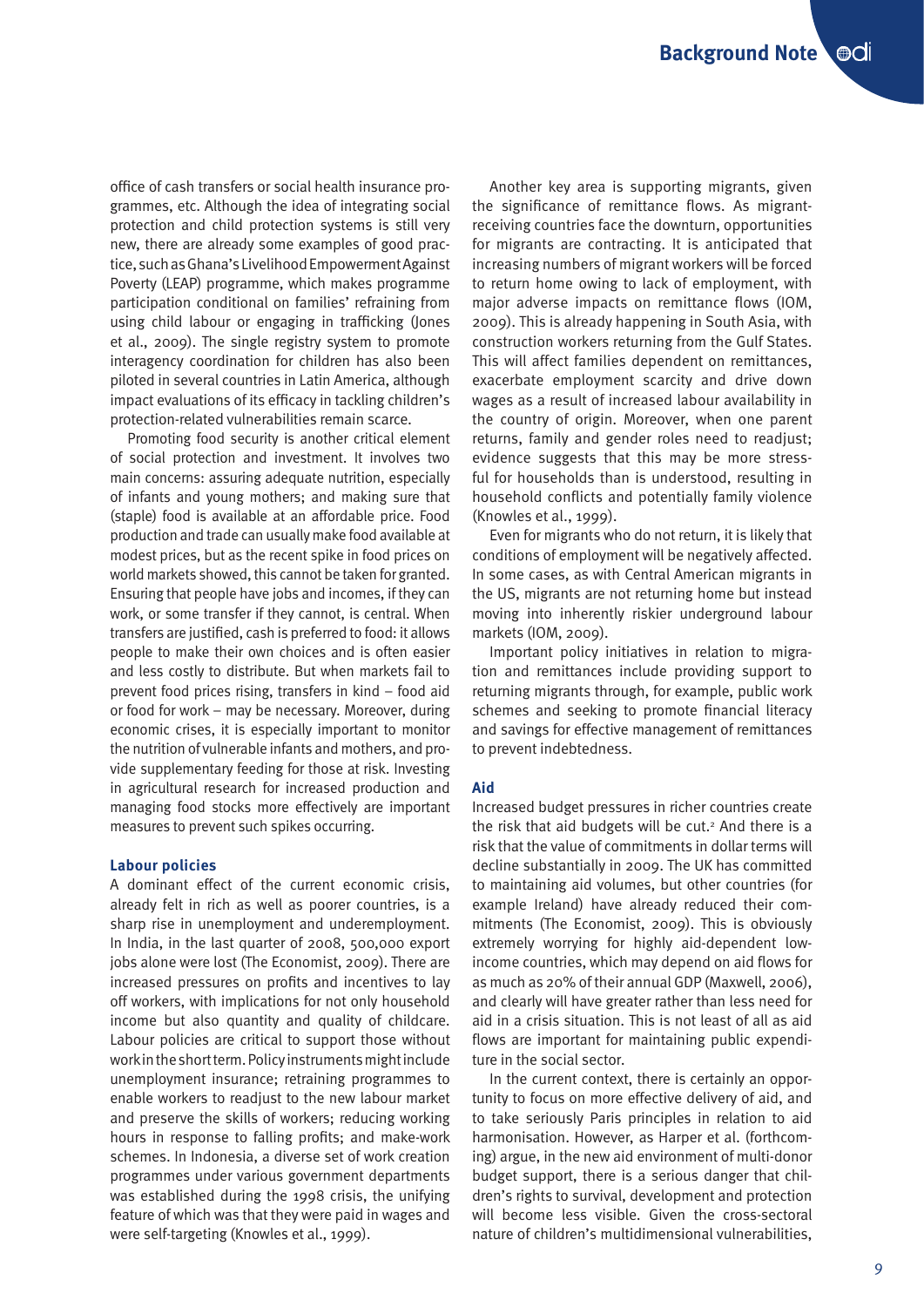they risk the same fate of 'policy evaporation' that plagues 'crosscutting' issues such as gender mainstreaming in the absence of strong political commitment. As national agencies mandated to deal with children's issues are often weak, and lacking in resources and capacities, the otherwise laudable move to promote national ownership of policy agendas may not be realistic in the short to medium term in tackling childhood poverty and vulnerability. Here, the example of the EU's linking of human rights, including child rights, protection to preferential trade status agreements with select developing countries is a possible model of good practice to ensure that children's rights are sufficiently prioritised in discussions among development partners.

## **Conclusions and policy implications**

This initial investigation suggests governments can do much to protect children from the impacts of economic crisis, but only if they recognise the problem and plan accordingly. While time is short, the nature of the current recession indicates some window of opportunity to assess potential implications and put measures in place. However, it is clearly important to identify in more detail than attempted here the different potential policies for different contexts. This should also be based on a country-specific assessment of the potential impacts of crisis, existing policies and institutional structures, and the specifics of gender and child vulnerabilities. An assessment based on the above can enable this, but more nuanced information is required of different types of economic shocks and historical experiences with regional variations. This importantly reflects very specific and differing institutional and cultural norms for dealing with poverty and vulnerability and differing appreciations of childhood. Additionally, the effect of crisis on child wellbeing needs more nuanced illumination of hidden dangers and potential policy responses, particularly in the areas of care, nurture and protection from abuse and violence.

Appropriate measures to put in place include the following:

- **•** Fiscal stimulus packages need to include not only investment in education, health, nutrition, water and sanitation, but also programmes to support parents and communities to care for and protect children from violence and neglect.
- **•** Social protection measures are vital to address vulnerability and inequality. In this regard, cash transfers, although still very small scale and not always well targeted in low-income countries, remain a vital measure.
- **•** It is also important to focus on social health

insurance, given the severity of children's vulnerability to infant mortality and morbidity in these contexts.

- **•** Child protection measures can be effectively integrated into existing social protection frameworks and programmes, and should be seen as a priority, going well beyond orphans and vulnerable children to include all children living in impoverished and vulnerable households.
- **•** Other critical and relatively low-cost protection measures include the establishment and adequate resourcing of offices at municipal level where children and concerned adults can denounce child protection abuses, such as in Peru; budget monitoring to assess the level of resources devoted to implementing legislation against child violence, abuse and neglect; and capacity strengthening and awareness raising for officials to promote joined-up working across government agencies dealing with children.
- **•** Food-related measures depend on availability and visibility of food, making monitoring essential, with specific targeting of those most at risk, including pregnant women and nursing mothers. But nutrition is much more than an issue of food security – health, sanitation and water services are also critical, given that respiratory and diarrhoeal diseases are leading causes of child mortality. Education for women and gender empowerment, to enable women greater say over the use of scarce household resources, are also essential.
- **•** Labour market policies must align with social policies to tackle shifts in parental working patterns in the wake of the crisis. This includes coping with returning migrants, but also addressing the much-neglected problems of parental time for care and nurture and institutional support. Quality subsidised crèches, after-school care and flexible working are all possible responses.
- **•** Aid flows must be maintained and a focus on social expenditures prioritised. Managing this in the context of multi-donor budget support needs urgent consideration and more consistent monitoring and knowledge management.

Last, but not least, it is important to recognise the moral imperative to act. 2009 marks the 20th anniversary of the UNCRC. A major share of the cost of the financial and economic crisis will be borne by hundreds of millions of people who have not shared in the benefits of recent growth. Resource allocation is a difficult and politically complex question, but human rights, poverty and environmental protection are intertwined. The environmental crisis we face requires us to reassess what constitutes quality of life. The survival, protection and development of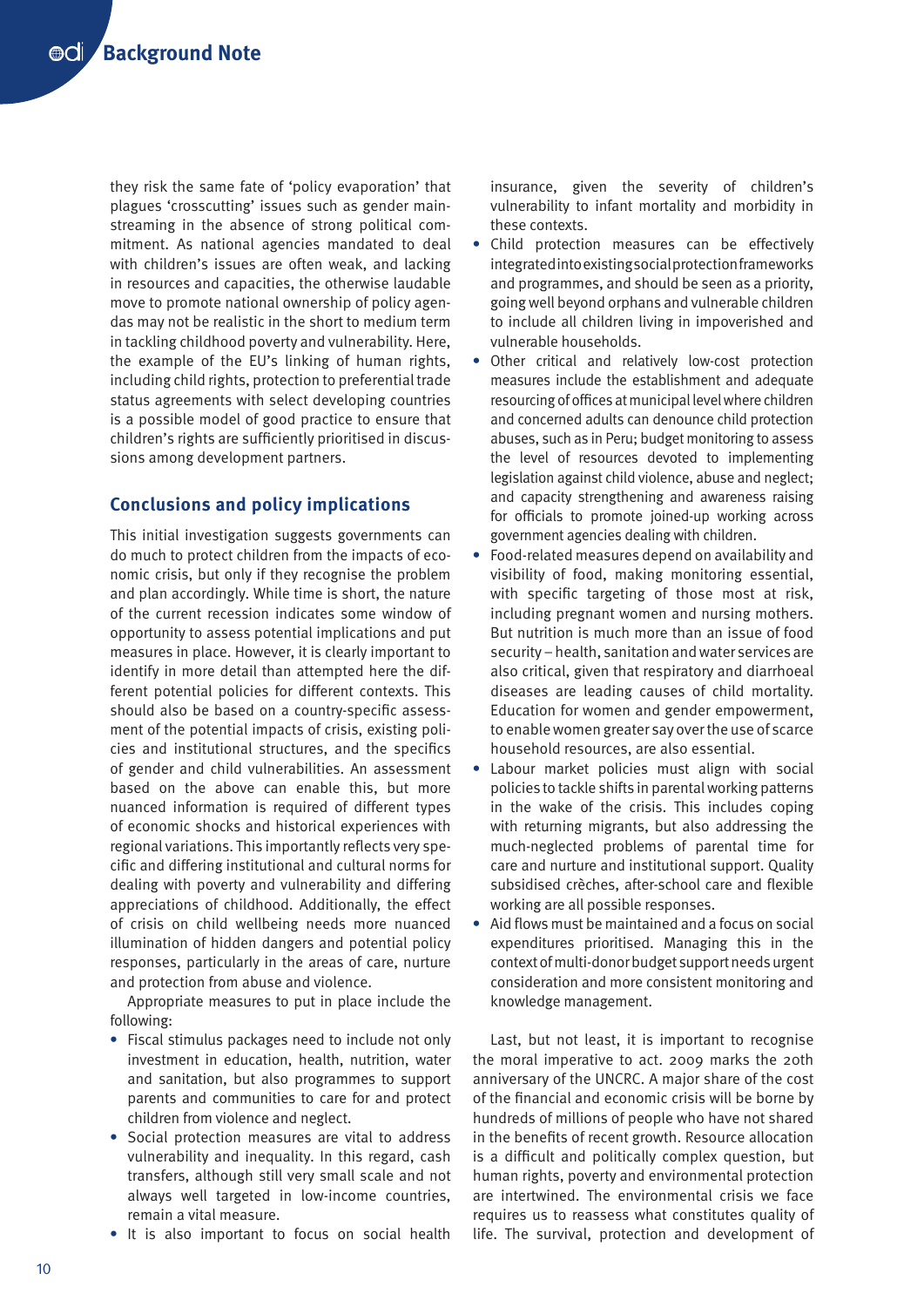all children and their potential to lead quality lives ultimately depend on us prioritising their needs and ensuring that the environment can sustain their basic human rights as they grow to adulthood. Without tackling poverty and the environment con-

currently, the future of all of today's children hangs in the balance.

For further information contact Caroline Harper, ODI Research Fellow (c.harper@odi.org.uk).

## **Endnotes and references**

#### Endnotes

- 1. 86% of children in a 29-country survey had experienced violent methods of 'discipline', and 'wife beating' as punishment is widely condoned by women themselves, peaking at 89% in Mali (UNICEF, 2007b).
- 2. 'Despite pressures on all government budgets during crises, the relationship between aid and GDP is not simple. Aid spending fell by 40% in Finland and Japan during a period of crisis, but global aid did not fall during the downturn shortly after 2000' (te Velde, 2008b).

#### References

- Baird, S., J. Friedman and N. Schady (2007) Aggregate Income Shocks and Infant Mortality in the Developing World. Policy Research Working Paper 4346. Washington, DC: World Bank.
- Bauer, A., N. Boschmann, D. Green and K. Kuehnast (1998) A Generation at Risk: Children in the Central Asian Republics of Kazakhstan and Kyrgyzstan. Manila: ADB.
- Benson, M. and L. Fox (2004) When Violence Hits Home: How Economics and Neighborhood Play a Role. Washington, DC: NIS.
- Blomquist, C., L. Cord, B. Rikers and M. Verhoeven (2009) The Global Economic Crisis: Assessing Vulnerability with a Poverty Lens. Washington, DC: World Bank.
- Cornia, G.A., Jolly, R., and F. Stewart., (1987) 'Adjustment with a Human Face', Oxford University Press: Oxford, UK.
- Duryea, S., D. Lam and D. Levison (2007) 'Effects of Economic Shocks on Children's Employment and Schooling in Brazil'. Journal of Development Economics 84:1 188-214.
- Edmonds E. and C. Turk (2002) Child Labour in Transition Vietnam. Policy Research Working Paper 2774. Washington, DC: World Bank.
- Edmonds E. and C. Turk (2004) 'Child Labour in Transition in Vietnam', in P. Glewwe, N. Agrawal and D. Dollar (eds) Economic Growth, Poverty, and Household Welfare in Vietnam. Washington, DC: World Bank.
- Falkingham, J. (2000) From Security to Uncertainty: The Impact of Economic Change on Child Welfare in Central Asia. Innocenti Working Paper 76, 1-41 (30-31). Florence: UNICEF.
- Frankenberg, E., D. Thomas and K. Beegle (1999) The Real Cost of Indonesia's Economic Crisis: Preliminary Findings from the Indonesia Family Life Surveys. Labour and Population Working Paper 99-04. Santa Monica, CA: Rand.
- Fiszbei, A., P. Giovagnoli, and I. Adúriz (2003) The Argentine Crisis and Its Impact on Household Welfare. CEPAL Review 79: Washington, DC: World Bank.
- Fyfe, A. (2007) The Worldwide Movement Against Child Labour: Progress and Future Directions. Geneva: ILO.
- Grantham-McGregor, S., Y. Cheung, S. Cueto, P. Glewwe, L. Richter and B. Strupp (2007) 'Developmental Potential in the First 5 Years for Children in Developing Countries'. The Lancet 69(9555): 60-70.
- Grooten, S. (2006) Cash Transfers to Reduce Children's Poverty. Policy Brief 2. Maastricht: Maastricht School of Governance.
- Harper, C., Marcus, R., and K. Moore, (2003) 'Enduring poverty and the Conditions of Childhood: Life course

and Intergenerational poverty Transmissions', World Development, 31: 3, 535-555

- Harper, C. (2005) Breaking Poverty Cycles: The Importance of Action in Childhood. Briefing Paper 8. London: CHIP.
- Harper, C. et al. (forthcoming) 'Child Rights and Aid'. Report for UNICEF International Research Centre.
- Holmes, R. and A. Barrientos (2009) 'The Potential Role of Cash Transfers in Addressing Childhood Poverty and Vulnerability in West and Central Africa'. Report for UNICEF WCARO.
- Hutson, R.G. (2003) A Vision for Eliminating Poverty and Family Violence, Centre for Law and Social Policy. Washington, DC: CLASP.
- International Monetary Fund (2009a) 'Global Economic Crisis: Economic Crisis Starts to Hit World's Poorest Countries'. [www.](www.imf.org/external/pubs/ft/survey/so/2009/NEW030309A.htm) [imf.org/external/pubs/ft/survey/so/2009/NEW030309A.](www.imf.org/external/pubs/ft/survey/so/2009/NEW030309A.htm) [htm.](www.imf.org/external/pubs/ft/survey/so/2009/NEW030309A.htm)
- International Monetary Fund (2009b) The Implications of the Global Financial Crisis for Low-Income Countries. Washington, DC: IMF.
- International Monetary Fund (2009c) 'World Economic Outlook Update 2009'. [www.imf.org/external/pubs/ft/weo/2009/](www.imf.org/external/pubs/ft/weo/2009/update/01) [update/01](www.imf.org/external/pubs/ft/weo/2009/update/01).
- International Organization for Migration (2009) The Impact of the Global Financial Crisis on Migrants. Geneva: IOM.
- JJames, W., Park, D., Jha, S., Jongwanich, J., Tarada-Hagiwara, Sumulong, L (2008) The US Financial Crisis, Global Financial Turmoil, and Developing Asia: Is the Era of High Growth at an End? Asian Development Bank Economics Working Paper Series No. 139. ADB
- Jones, N., W. Ahadzie and D. Doh (2009) 'Social Protection and Children in West and Central Africa: Opportunities and Challenges in Ghana'. Case study for UNICEF WCARO.
- Kabeer, N. (2003) Mainstreaming Gender Equality in Poverty Eradication and the MDGs. Commonwealth Secretariat/IDRC/ CIDA.
- Khang, Y.H., and Lynch, J.W (2005) 'Impact of Economic Crisis on Cause-specific Mortality in South Korea.' International Journal of Epidemiology. 34. 1291-1301.
- Kim, H and Voos, P.B (2007) 'The Korean Economic Crisis and Working Women.' Journal of Contemporary Asia. 37:2, 190- 208.
- Kohler, G. (2009) The Global Economic Crisis and Its Impact on South Asia's Most Vulnerable. Kathmandu: UNICEF ROSA.
- Knowles, J. E. Pernia and M. Racelis (1999) Social Consequences of the Financial Crisis in Asia. Economic Staff Paper 60. Manila: ADB.
- Lee-Rife, M. (2007) The Effects of Household Disruption on the Risk-Taking Behaviors of South African Young People. Princeton, NJ: University of Michigan.
- Maxwell, S. (2006) What's Next in International Development? Perspectives from the 20% Club and the 0.2% Club. Working Paper 270. London: ODI.
- Mitchell, D. (2008) A Note on Rising Food Prices. Policy Research Working Paper 4682. Washington, DC: World Bank.
- Newfarmer, R. (2009) The Financial Crisis, Trade and Effects on Women, Presentation by Special Representative to the UN and the WTO, 4 March 2009, World Bank, Geneva.